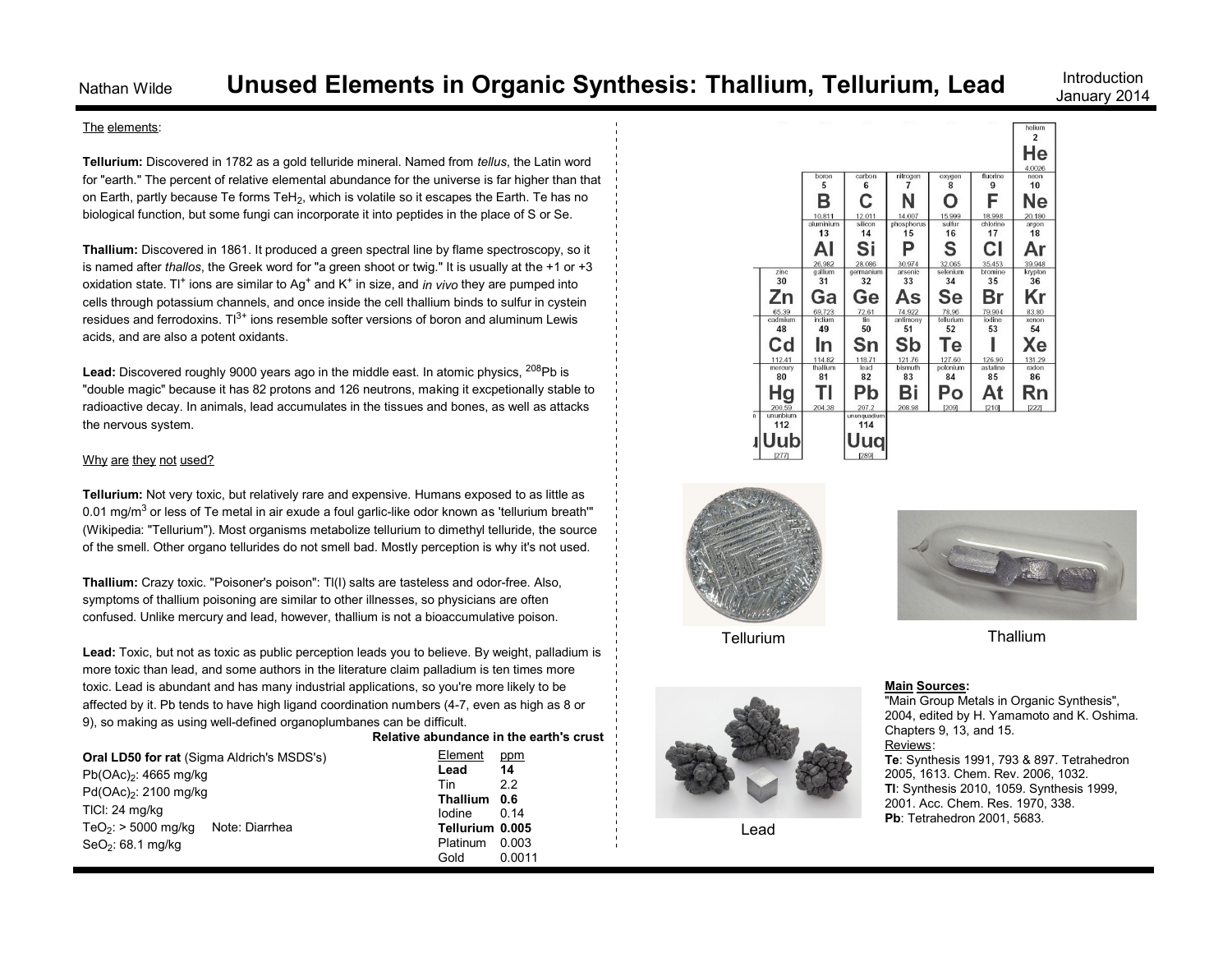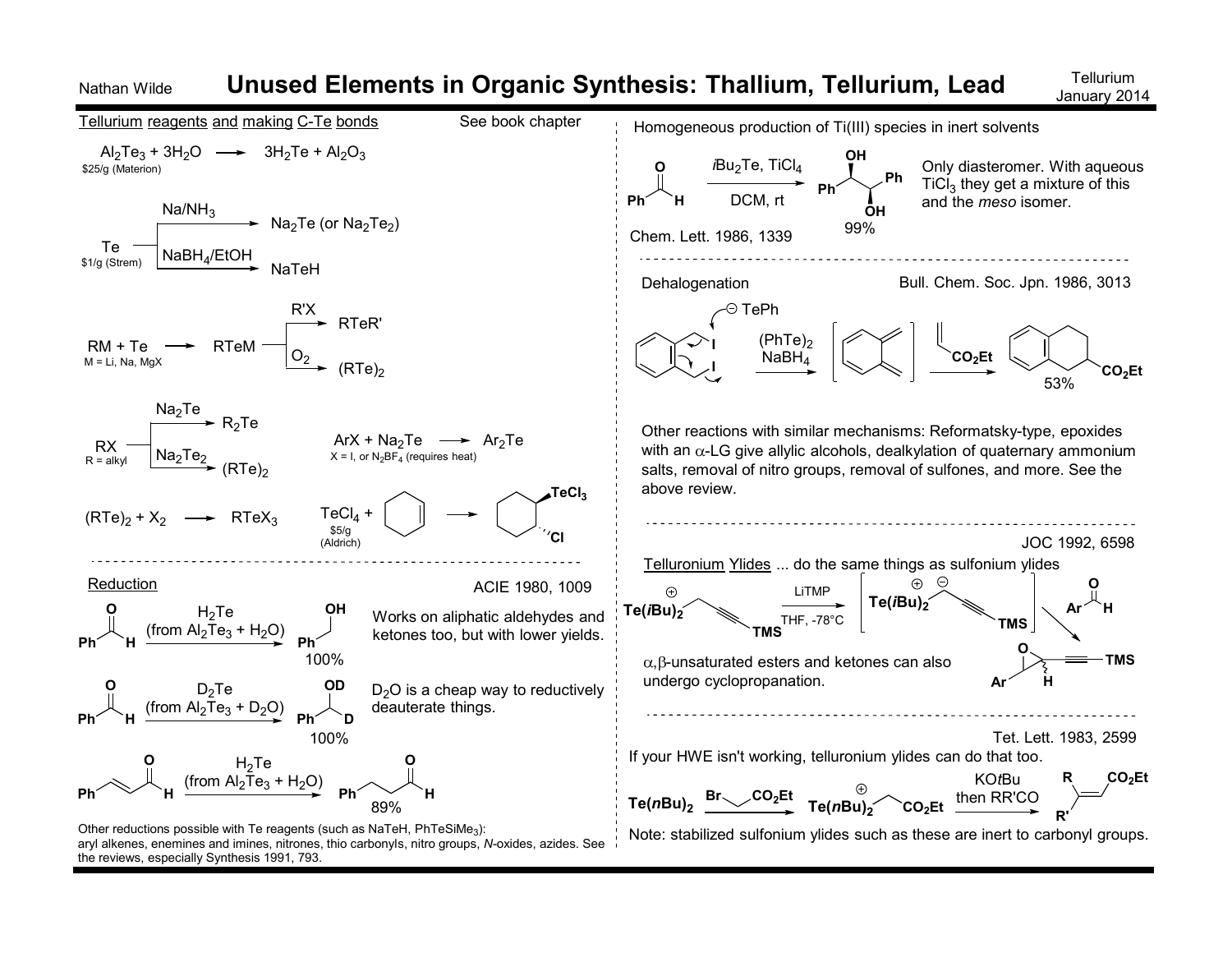

This method also works great for Michael-addition on alkynes bearing an EWG. You can even trap with an electrophile stereospecifically, opening possibilities for stereodefined tetrasubstituted olefins.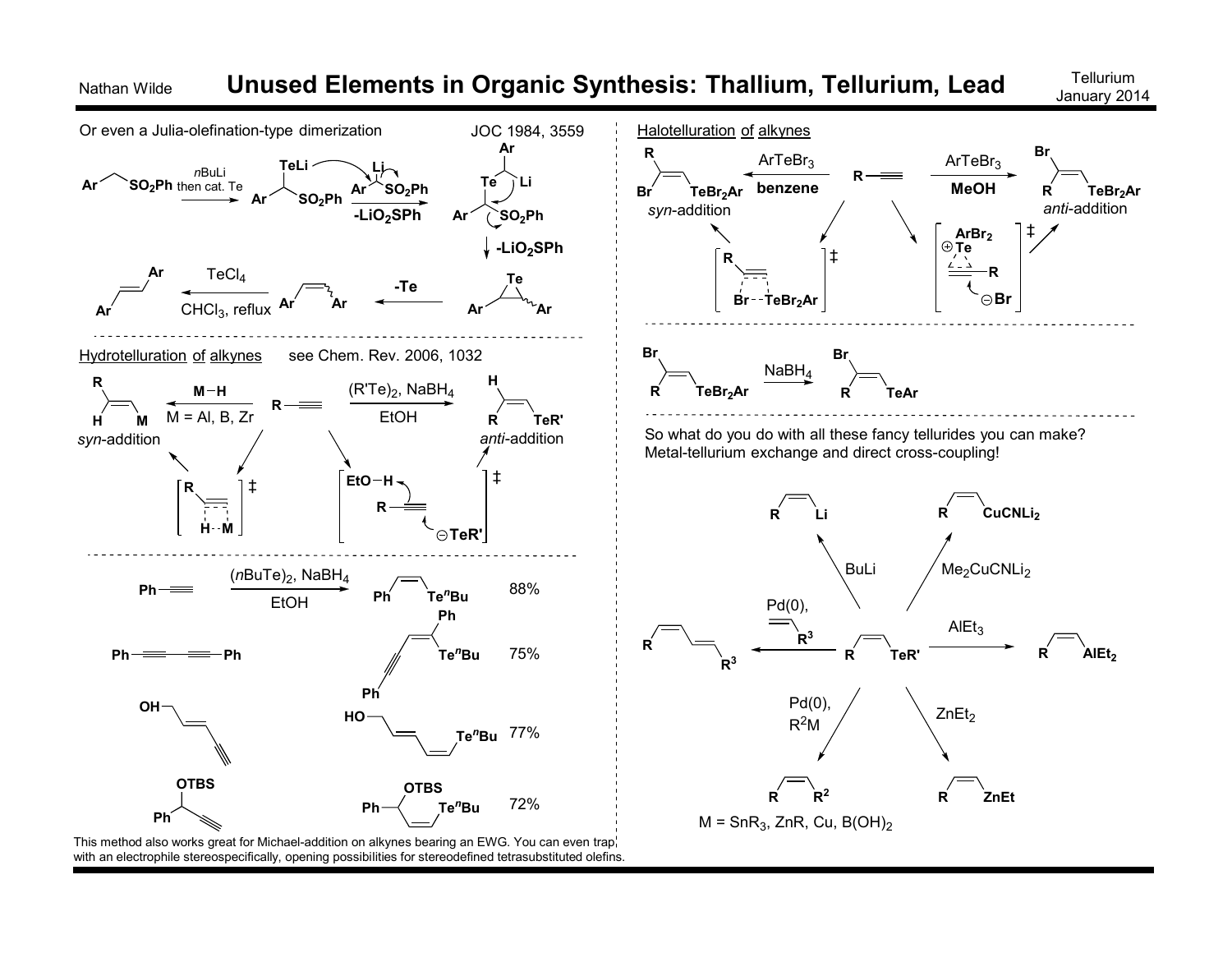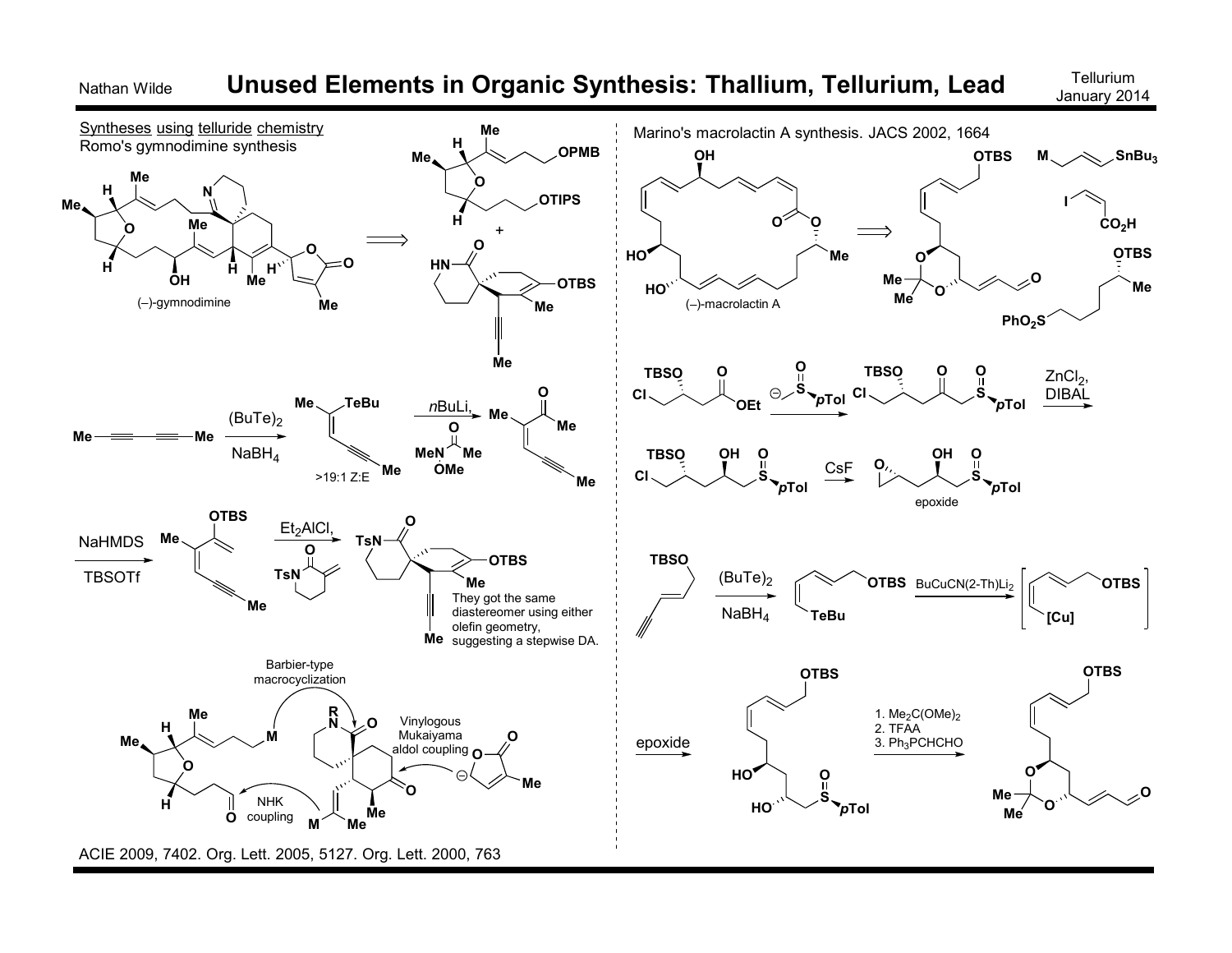## Nathan Wilde **Unused Elements in Organic Synthesis: Thallium, Tellurium, Lead** Tellurium

January 2014

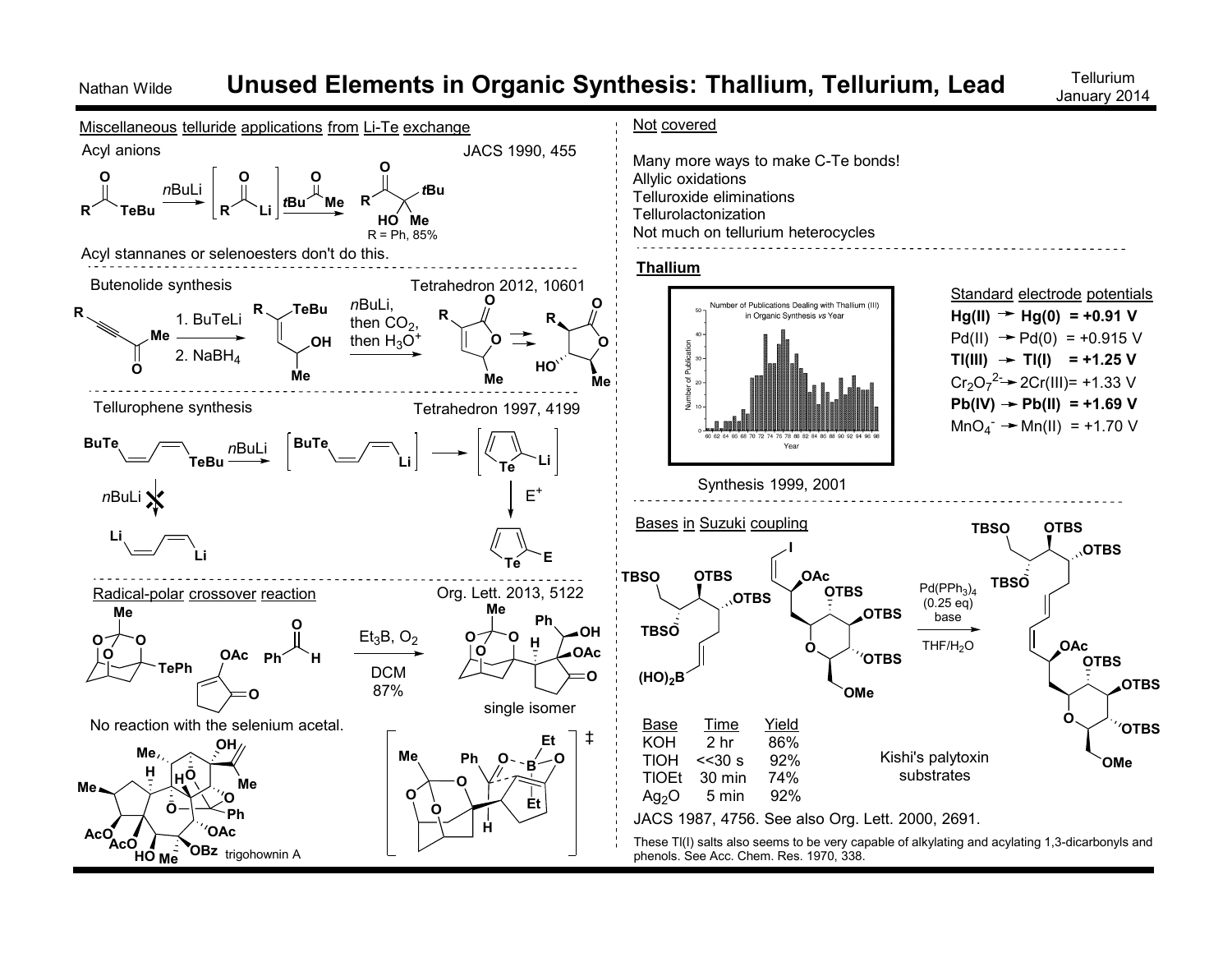

## Nathan Wilde **Unused Elements in Organic Synthesis: Thallium, Tellurium, Lead** Thalliu<sup>m</sup>

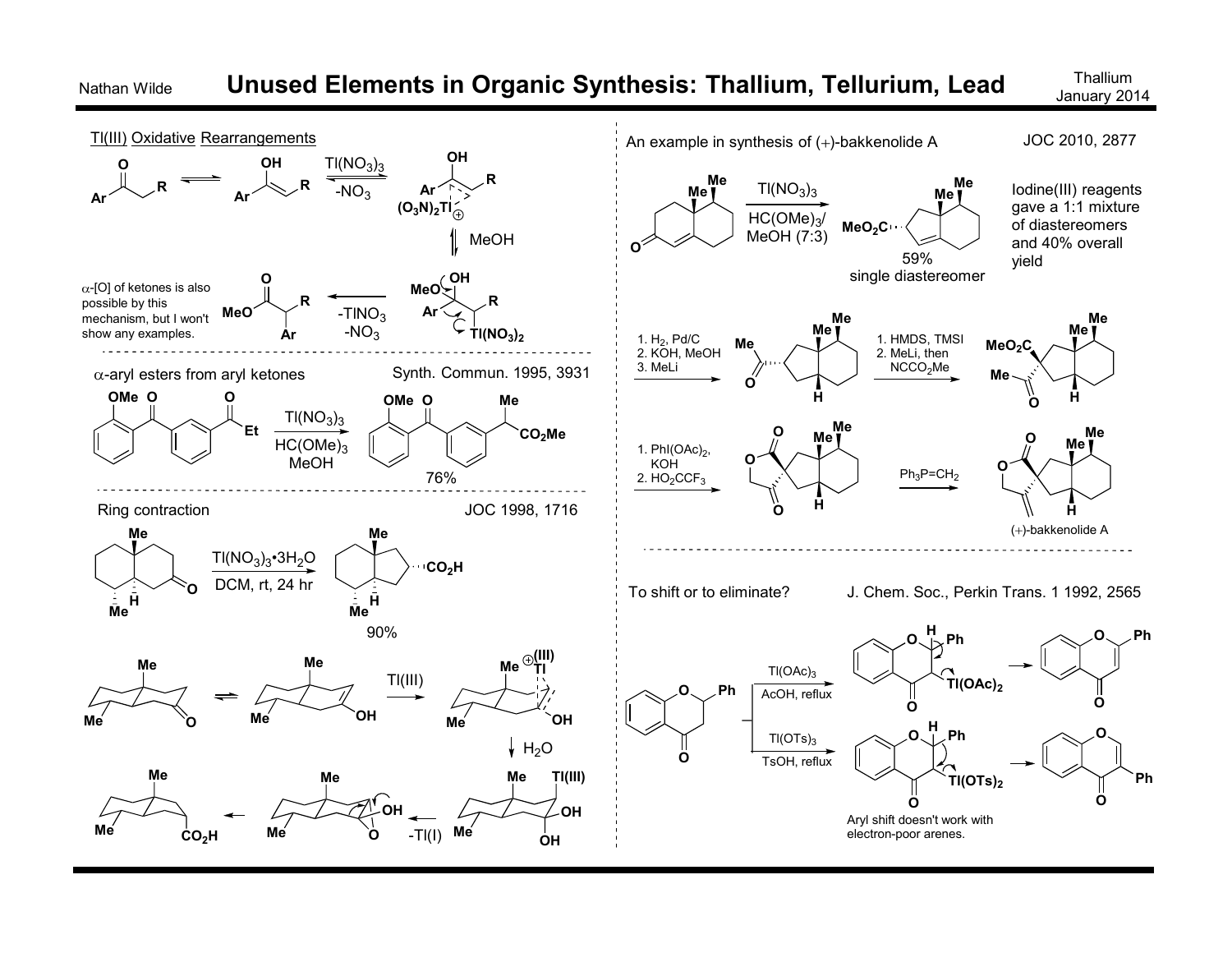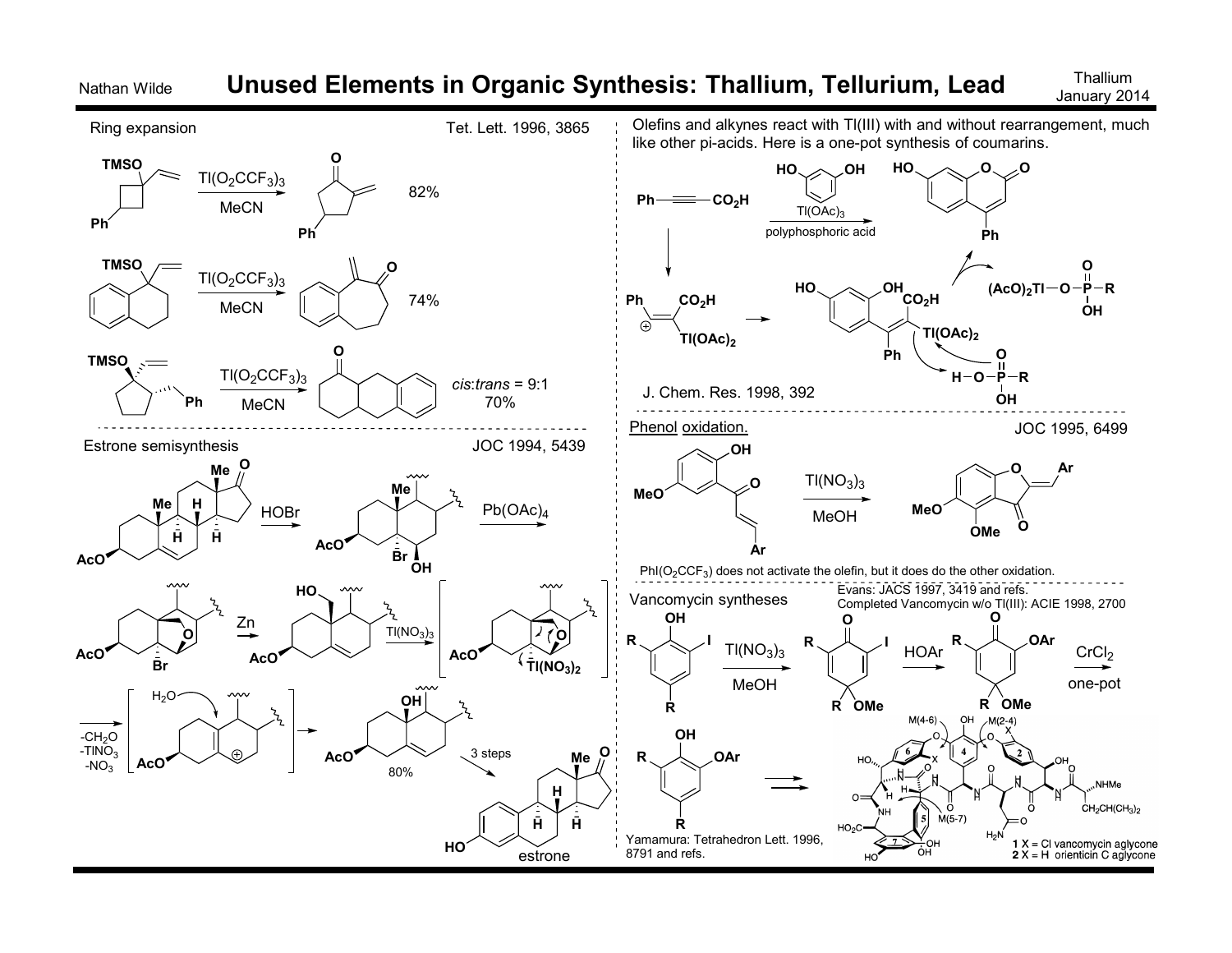## Nathan Wilde **Unused Elements in Organic Synthesis: Thallium, Tellurium, Lead** Thalliu<sup>m</sup>

January 2014

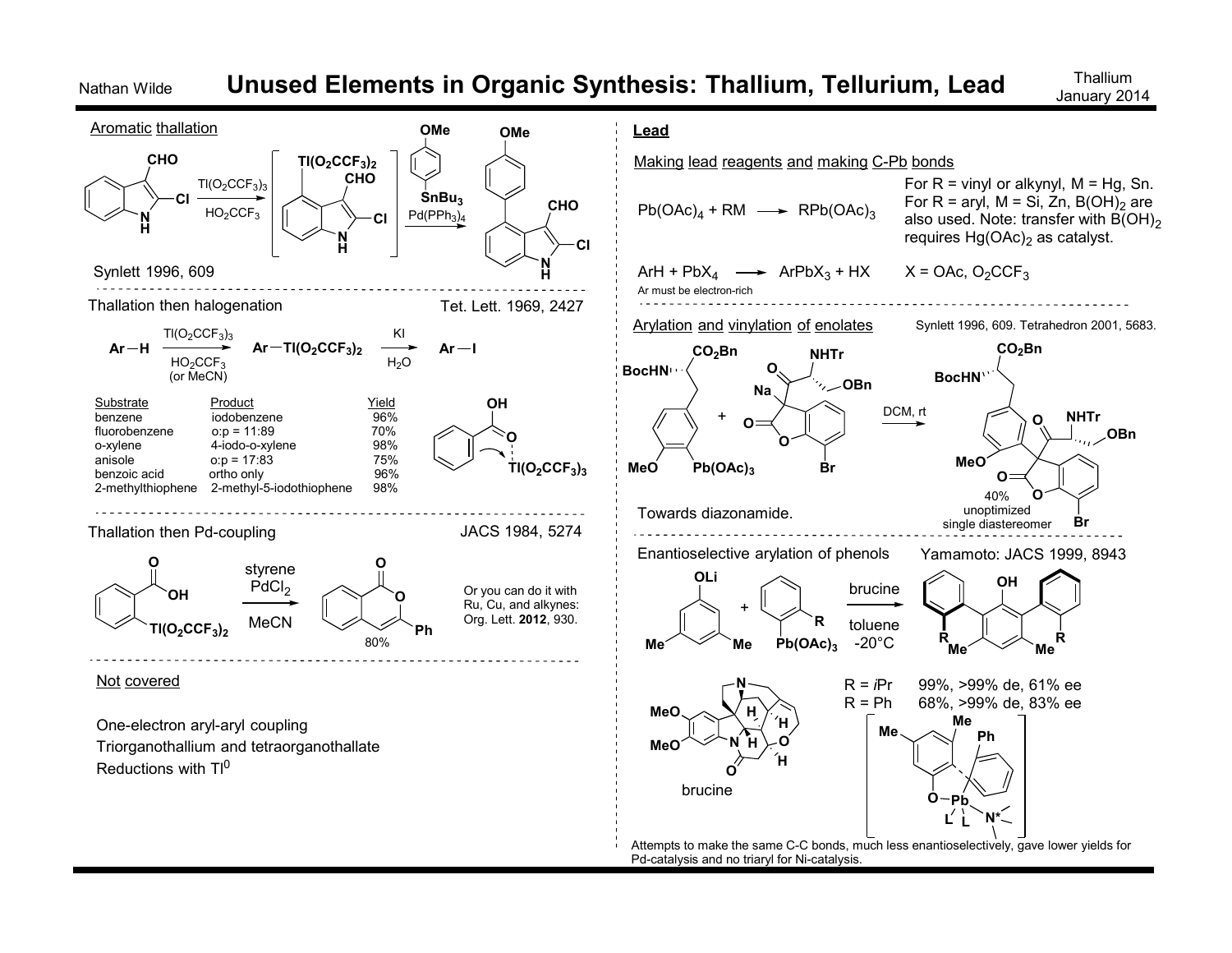